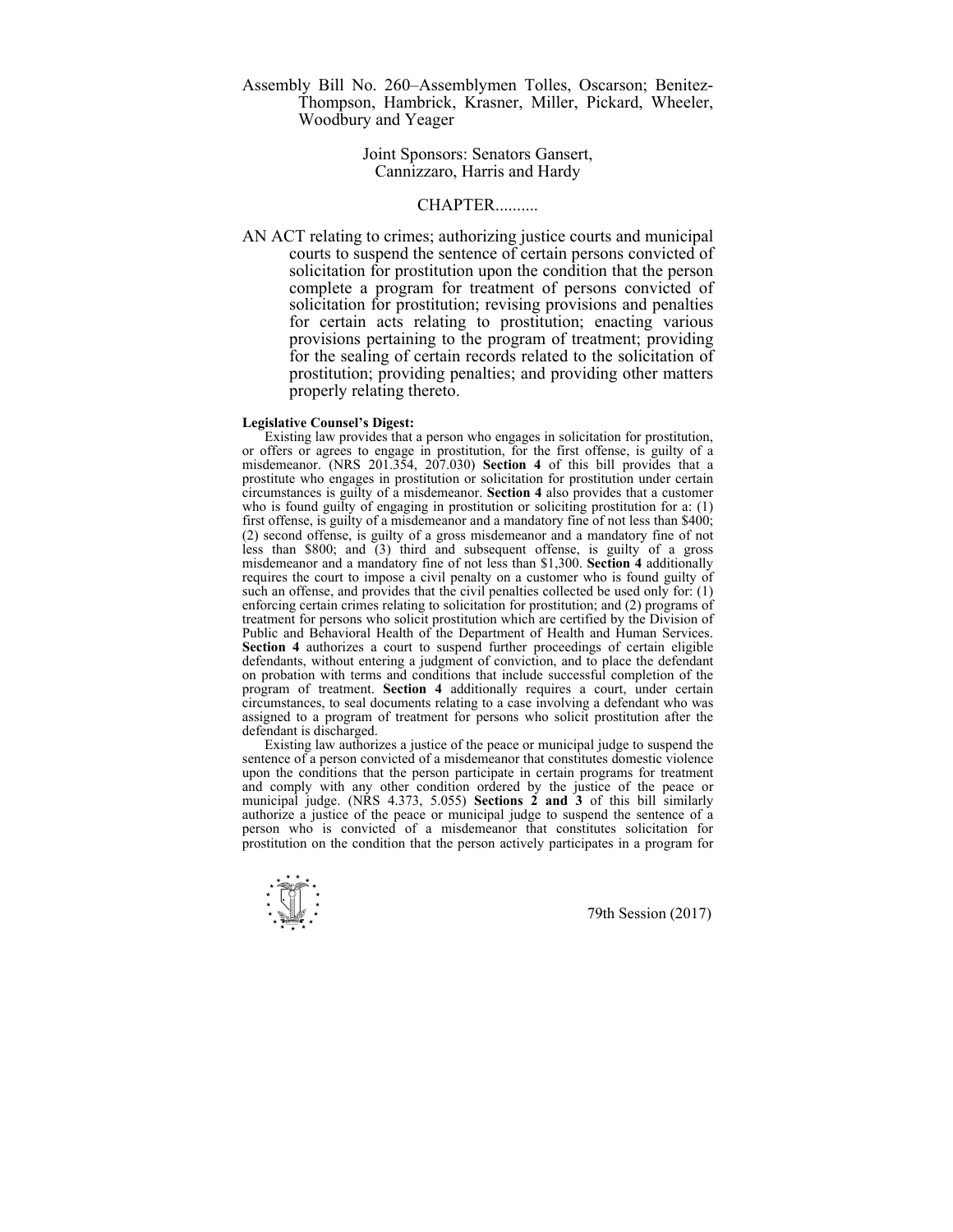the treatment of persons who solicit prostitution and comply with any other conditions ordered by the justice of the peace or municipal judge.

EXPLANATION – Matter in *bolded italics* is new; matter between brackets **[**omitted material**]** is material to be omitted.

## THE PEOPLE OF THE STATE OF NEVADA, REPRESENTED IN SENATE AND ASSEMBLY, DO ENACT AS FOLLOWS:

**Section 1.** (Deleted by amendment.)

 **Sec. 2.** NRS 4.373 is hereby amended to read as follows:

 4.373 1. Except as otherwise provided in **[**subsection 2,**]** *subsections 2 and 3,* NRS 211A.127 or another specific statute, or unless the suspension of a sentence is expressly forbidden, a justice of the peace may suspend, for not more than 2 years, the sentence of a person convicted of a misdemeanor. If the circumstances warrant, the justice of the peace may order as a condition of suspension that the offender:

 (a) Make restitution to the owner of any property that is lost, damaged or destroyed as a result of the commission of the offense;

 (b) Engage in a program of community service, for not more than 200 hours;

 (c) Actively participate in a program of professional counseling at the expense of the offender;

(d) Abstain from the use of alcohol and controlled substances;

(e) Refrain from engaging in any criminal activity;

 (f) Engage or refrain from engaging in any other conduct deemed appropriate by the justice of the peace;

 (g) Submit to a search and seizure by the chief of a department of alternative sentencing, an assistant alternative sentencing officer or any other law enforcement officer at any time of the day or night without a search warrant; and

 (h) Submit to periodic tests to determine whether the offender is using a controlled substance or consuming alcohol.

 2. If a person is convicted of a misdemeanor that constitutes domestic violence pursuant to NRS 33.018, the justice of the peace may, after the person has served any mandatory minimum period of confinement, suspend the remainder of the sentence of the person for not more than 3 years upon the condition that the person actively participate in:

 (a) A program of treatment for the abuse of alcohol or drugs which is certified by the Division of Public and Behavioral Health of the Department of Health and Human Services;

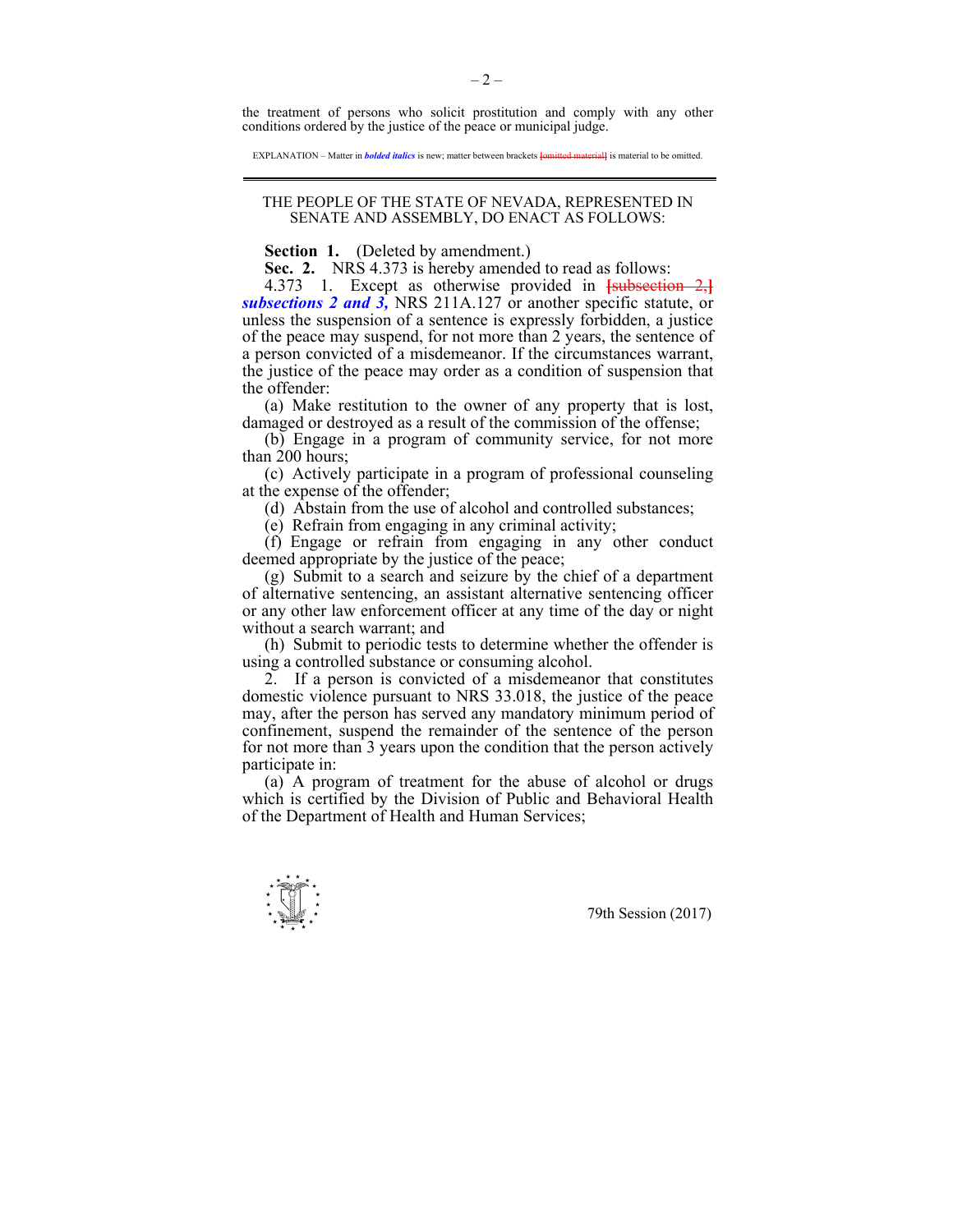(b) A program for the treatment of persons who commit domestic violence that has been certified pursuant to NRS 228.470; or

(c) The programs set forth in paragraphs (a) and (b),

 $\rightarrow$  and that the person comply with any other condition of suspension ordered by the justice of the peace.

 3. *Except as otherwise provided in this subsection, if a person is convicted of a misdemeanor that constitutes solicitation for prostitution pursuant to NRS 201.354 or paragraph (b) of subsection 1 of NRS 207.030, the justice of the peace may suspend the sentence for not more than 2 years upon the condition that the person:* 

 *(a) Actively participate in a program for the treatment of persons who solicit prostitution which is certified by the Division of Public and Behavioral Health of the Department of Health and Human Services; and* 

 *(b) Comply with any other condition of suspension ordered by the justice of the peace.* 

<sup>¬</sup> *The justice of the peace may not suspend the sentence of a person pursuant to this subsection if the person has previously participated in a program for the treatment of persons who solicit prostitution which is certified by the Division of Public and Behavioral Health of the Department of Health and Human Services.* 

4. The justice of the peace may order reports from a person whose sentence is suspended at such times as the justice of the peace deems appropriate concerning the compliance of the offender with the conditions of suspension. If the offender complies with the conditions of suspension to the satisfaction of the justice of the peace, the sentence may be reduced to not less than the minimum period of confinement established for the offense.

**[**4.**]** *5.* The justice of the peace may issue a warrant for the arrest of an offender who violates or fails to fulfill a condition of suspension.

 **Sec. 3.** NRS 5.055 is hereby amended to read as follows:

 5.055 1. Except as otherwise provided in **[**subsection 2,**]** *subsections 2 and 3,* NRS 211A.127 or another specific statute, or unless the suspension of a sentence is expressly forbidden, a municipal judge may suspend, for not more than 2 years, the sentence of a person convicted of a misdemeanor. If the circumstances warrant, the municipal judge may order as a condition of suspension that the offender:

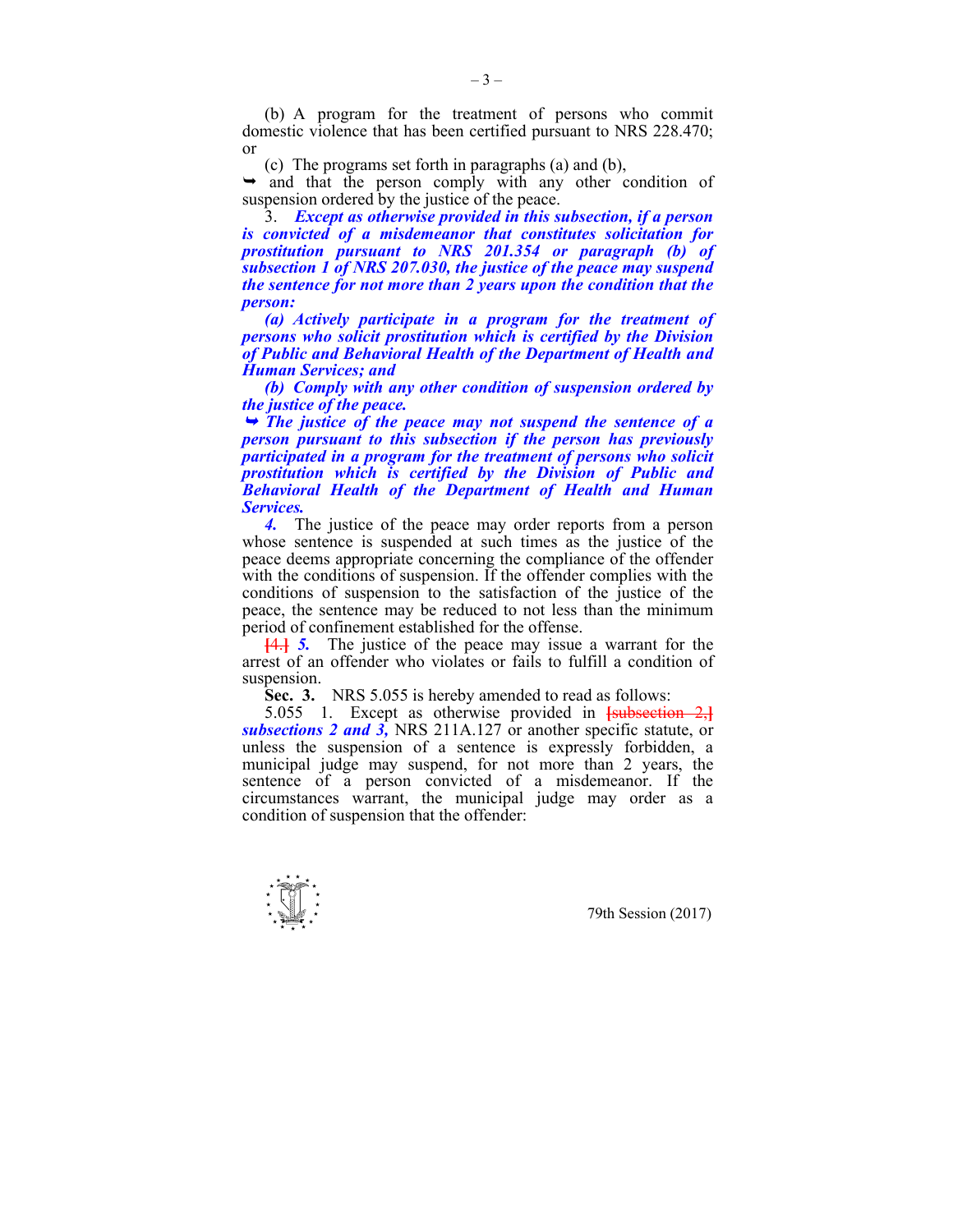(a) Make restitution to the owner of any property that is lost, damaged or destroyed as a result of the commission of the offense;

 (b) Engage in a program of community service, for not more than 200 hours;

 (c) Actively participate in a program of professional counseling at the expense of the offender;

(d) Abstain from the use of alcohol and controlled substances;

(e) Refrain from engaging in any criminal activity;

 (f) Engage or refrain from engaging in any other conduct deemed appropriate by the municipal judge;

 (g) Submit to a search and seizure by the chief of a department of alternative sentencing, an assistant alternative sentencing officer or any other law enforcement officer at any time of the day or night without a search warrant; and

 (h) Submit to periodic tests to determine whether the offender is using any controlled substance or alcohol.

 2. If a person is convicted of a misdemeanor that constitutes domestic violence pursuant to NRS 33.018, the municipal judge may, after the person has served any mandatory minimum period of confinement, suspend the remainder of the sentence of the person for not more than 3 years upon the condition that the person actively participate in:

 (a) A program of treatment for the abuse of alcohol or drugs which is certified by the Division of Public and Behavioral Health of the Department of Health and Human Services;

 (b) A program for the treatment of persons who commit domestic violence that has been certified pursuant to NRS 228.470; or

(c) The programs set forth in paragraphs (a) and (b),

 $\rightarrow$  and that the person comply with any other condition of suspension ordered by the municipal judge.

 3. *Except as otherwise provided in this subsection, if a person is convicted of a misdemeanor that constitutes solicitation for prostitution pursuant to NRS 201.354 or paragraph (b) of subsection 1 of NRS 207.030, the municipal judge may suspend the sentence for not more than 2 years upon the condition that the person:* 

 *(a) Actively participate in a program for the treatment of persons who solicit prostitution which is certified by the Division of Public and Behavioral Health of the Department of Health and Human Services; and* 

 *(b) Comply with any other condition of suspension ordered by the municipal judge.* 

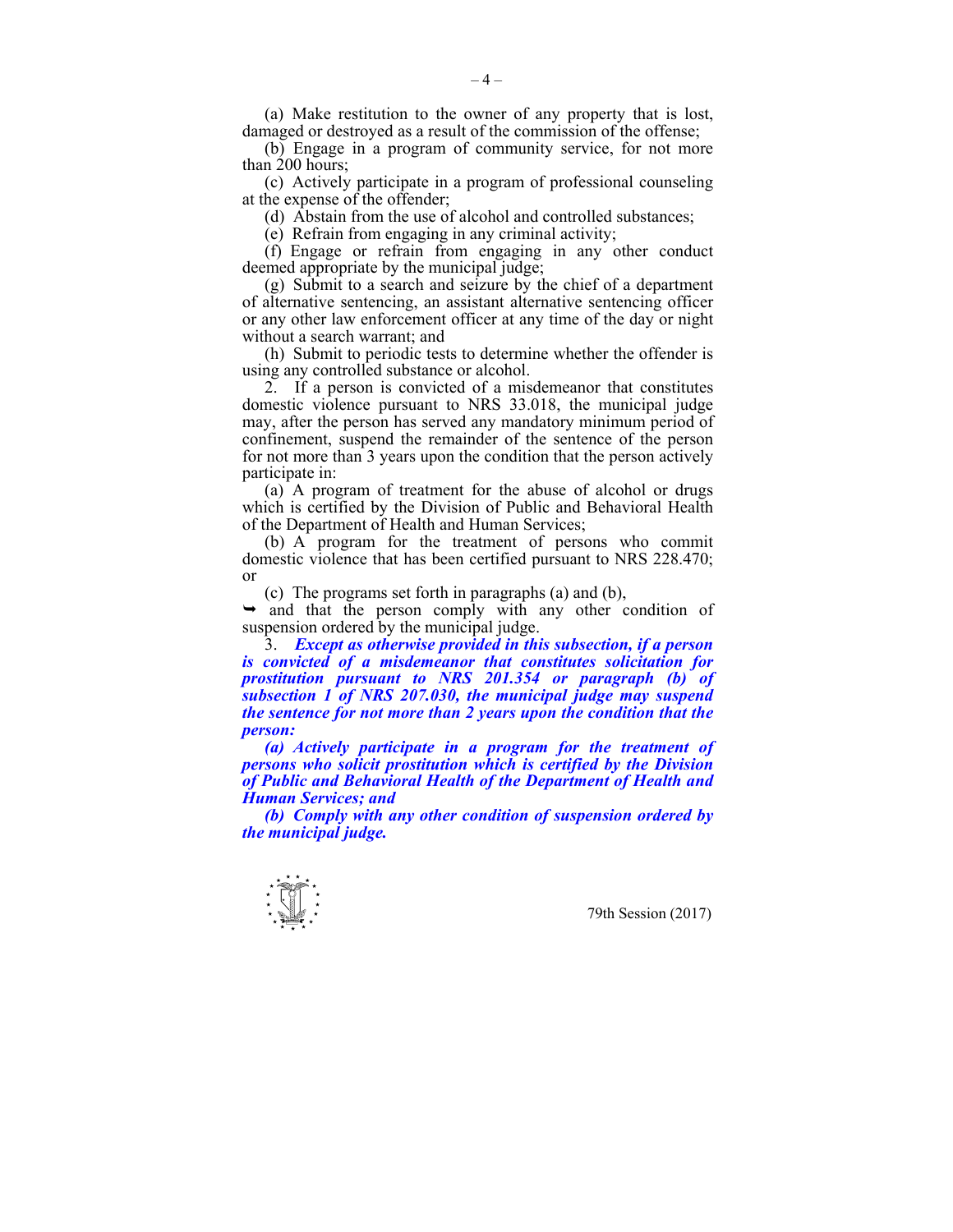<sup>¬</sup> *The municipal judge may not suspend the sentence of a person pursuant to this subsection if the person has previously participated in a program for the treatment of persons who solicit prostitution which is certified by the Division of Public and Behavioral Health of the Department of Health and Human Services.* 

4. The municipal judge may order reports from a person whose sentence is suspended at such times as the municipal judge deems appropriate concerning the compliance of the offender with the conditions of suspension. If the offender complies with the conditions of suspension to the satisfaction of the municipal judge, the sentence may be reduced to not less than the minimum period of confinement established for the offense.

**[**4.**]** *5.* The municipal judge may issue a warrant for the arrest of an offender who violates or fails to fulfill a condition of suspension.

**Sec. 3.2.** NRS 179.245 is hereby amended to read as follows:

 179.245 1. Except as otherwise provided in subsection 5 and NRS 176A.265, 176A.295, 179.259, *201.354,* 453.3365 and 458.330, a person may petition the court in which the person was convicted for the sealing of all records relating to a conviction of:

 (a) A category A or B felony after 15 years from the date of release from actual custody or discharge from parole or probation, whichever occurs later;

 (b) A category C or D felony after 12 years from the date of release from actual custody or discharge from parole or probation, whichever occurs later;

 (c) A category E felony after 7 years from the date of release from actual custody or discharge from parole or probation, whichever occurs later;

 (d) Except as otherwise provided in paragraph (e), any gross misdemeanor after 5 years from the date of release from actual custody or discharge from probation, whichever occurs later;

 (e) A violation of NRS 422.540 to 422.570, inclusive, other than a felony, a violation of NRS 484C.110 or 484C.120 other than a felony, or a battery which constitutes domestic violence pursuant to NRS 33.018 other than a felony, after 7 years from the date of release from actual custody or from the date when the person is no longer under a suspended sentence, whichever occurs later; or

 (f) Any other misdemeanor after 2 years from the date of release from actual custody or from the date when the person is no longer under a suspended sentence, whichever occurs later.

2. A petition filed pursuant to subsection 1 must:

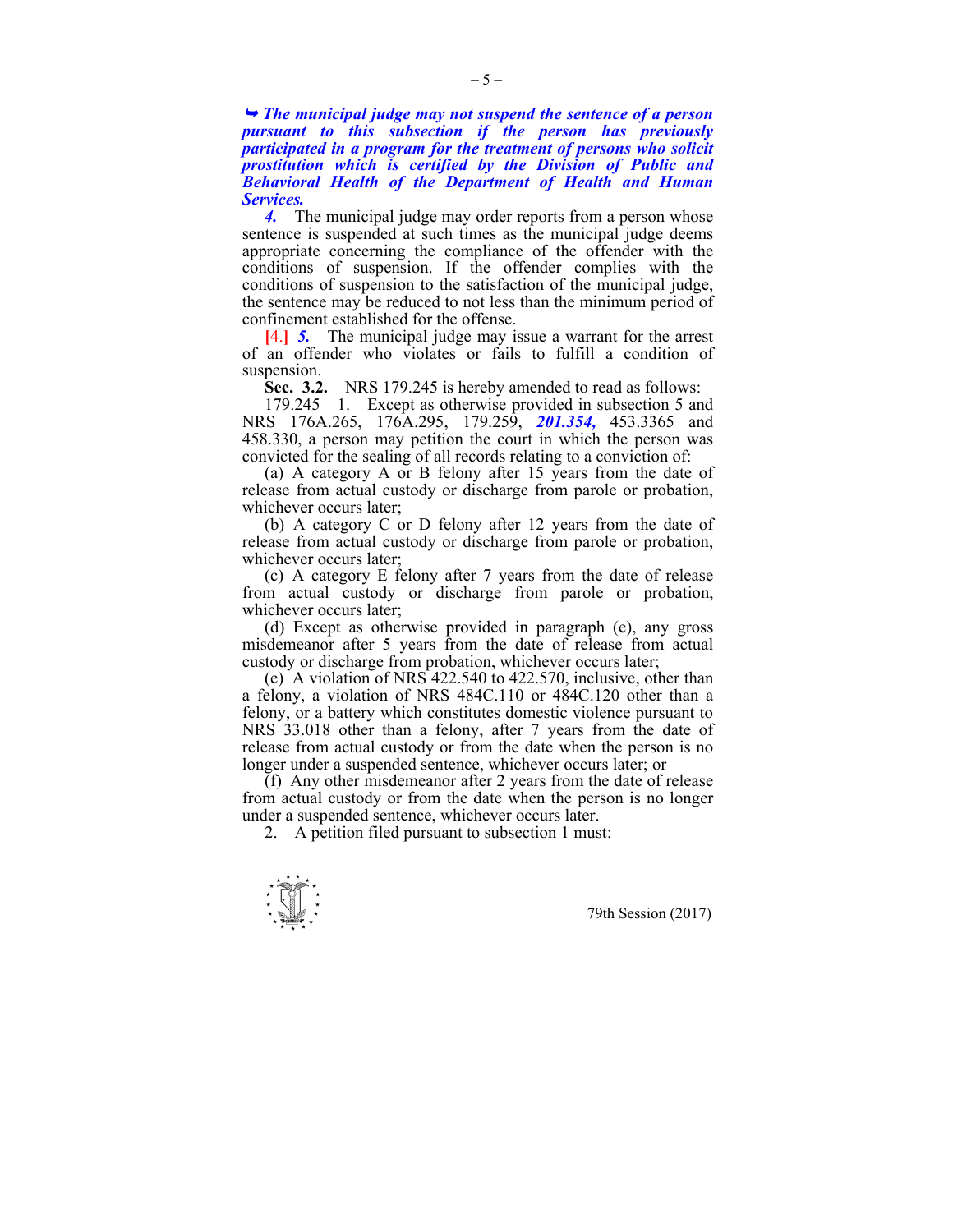(a) Be accompanied by the petitioner's current, verified records received from:

 (1) The Central Repository for Nevada Records of Criminal History; and

 (2) All agencies of criminal justice which maintain such records within the city or county in which the conviction was entered;

 (b) If the petition references NRS 453.3365 or 458.330, include a certificate of acknowledgment or the disposition of the proceedings for the records to be sealed from all agencies of criminal justice which maintain such records;

 (c) Include a list of any other public or private agency, company, official or other custodian of records that is reasonably known to the petitioner to have possession of records of the conviction and to whom the order to seal records, if issued, will be directed; and

 (d) Include information that, to the best knowledge and belief of the petitioner, accurately and completely identifies the records to be sealed, including, without limitation, the:

(1) Date of birth of the petitioner;

 (2) Specific conviction to which the records to be sealed pertain; and

 (3) Date of arrest relating to the specific conviction to which the records to be sealed pertain.

 3. Upon receiving a petition pursuant to this section, the court shall notify the law enforcement agency that arrested the petitioner for the crime and the prosecuting attorney, including, without limitation, the Attorney General, who prosecuted the petitioner for the crime. The prosecuting attorney and any person having relevant evidence may testify and present evidence at the hearing on the petition.

 4. If, after the hearing, the court finds that, in the period prescribed in subsection 1, the petitioner has not been charged with any offense for which the charges are pending or convicted of any offense, except for minor moving or standing traffic violations, the court may order sealed all records of the conviction which are in the custody of any agency of criminal justice or any public or private agency, company, official or other custodian of records in the State of Nevada, and may also order all such records of the petitioner returned to the file of the court where the proceeding was commenced from, including, without limitation, the Federal Bureau of Investigation, the California Bureau of Criminal Identification and Information and all other agencies of criminal justice which

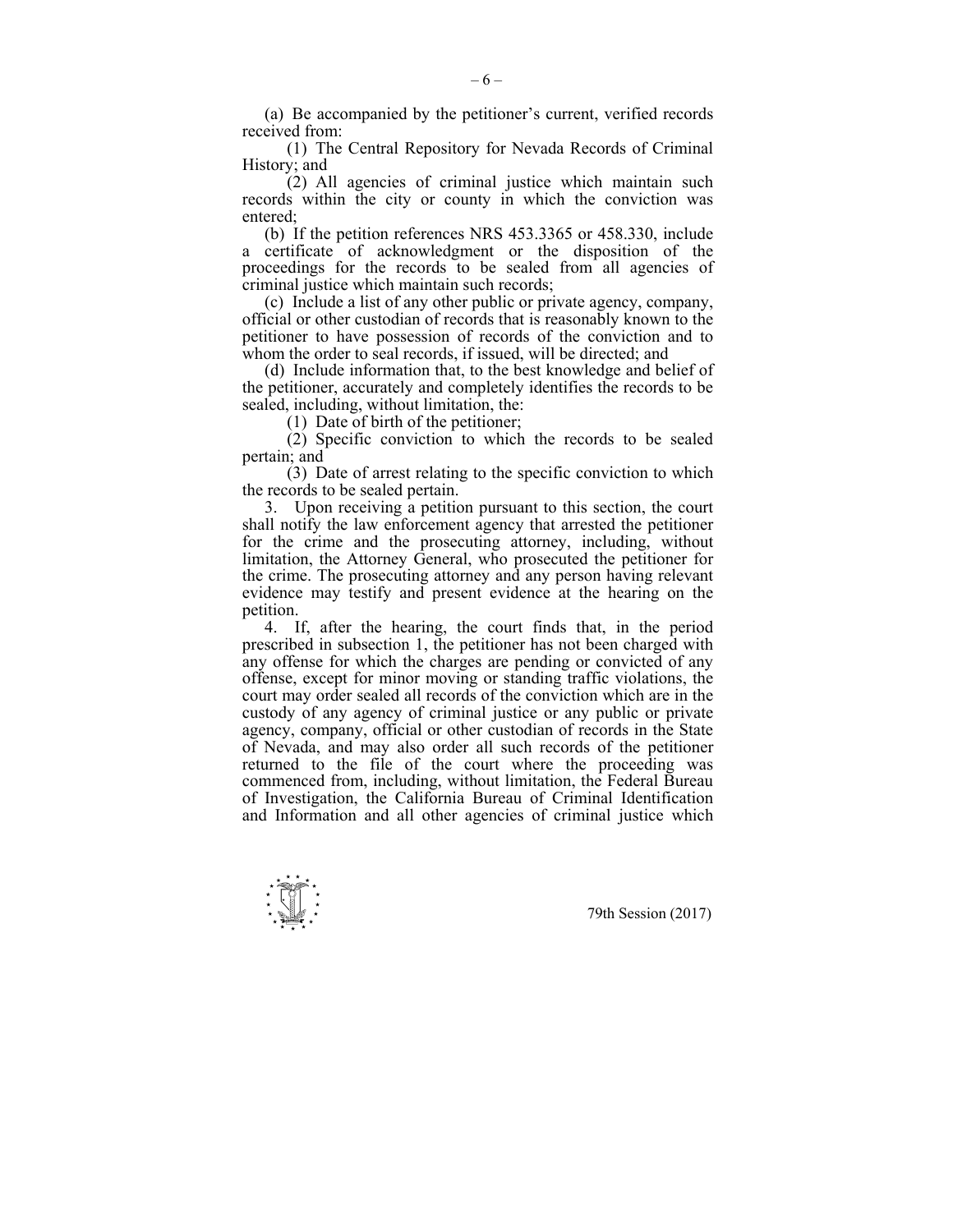maintain such records and which are reasonably known by either the petitioner or the court to have possession of such records.

 5. A person may not petition the court to seal records relating to a conviction of:

(a) A crime against a child;

(b) A sexual offense;

 $(c)$  A violation of NRS 484C.110 or 484C.120 that is punishable as a felony pursuant to paragraph (c) of subsection 1 of NRS 484C.400;

(d) A violation of NRS 484C.430;

 (e) A homicide resulting from driving or being in actual physical control of a vehicle while under the influence of intoxicating liquor or a controlled substance or resulting from any other conduct prohibited by NRS 484C.110, 484C.130 or 484C.430;

 (f) A violation of NRS 488.410 that is punishable as a felony pursuant to NRS 488.427; or

(g) A violation of NRS 488.420 or 488.425.

 6. If the court grants a petition for the sealing of records pursuant to this section, upon the request of the person whose records are sealed, the court may order sealed all records of the civil proceeding in which the records were sealed.

7. As used in this section:

 (a) "Crime against a child" has the meaning ascribed to it in NRS 179D.0357.

(b) "Sexual offense" means:

 (1) Murder of the first degree committed in the perpetration or attempted perpetration of sexual assault or of sexual abuse or sexual molestation of a child less than 14 years of age pursuant to paragraph (b) of subsection 1 of NRS 200.030.

(2) Sexual assault pursuant to NRS 200.366.

 $(3)$  Statutory sexual seduction pursuant to NRS 200.368, if punishable as a felony.

 (4) Battery with intent to commit sexual assault pursuant to NRS 200.400.

 (5) An offense involving the administration of a drug to another person with the intent to enable or assist the commission of a felony pursuant to NRS 200.405, if the felony is an offense listed in this paragraph.

 (6) An offense involving the administration of a controlled substance to another person with the intent to enable or assist the commission of a crime of violence pursuant to NRS 200.408, if the crime of violence is an offense listed in this paragraph.

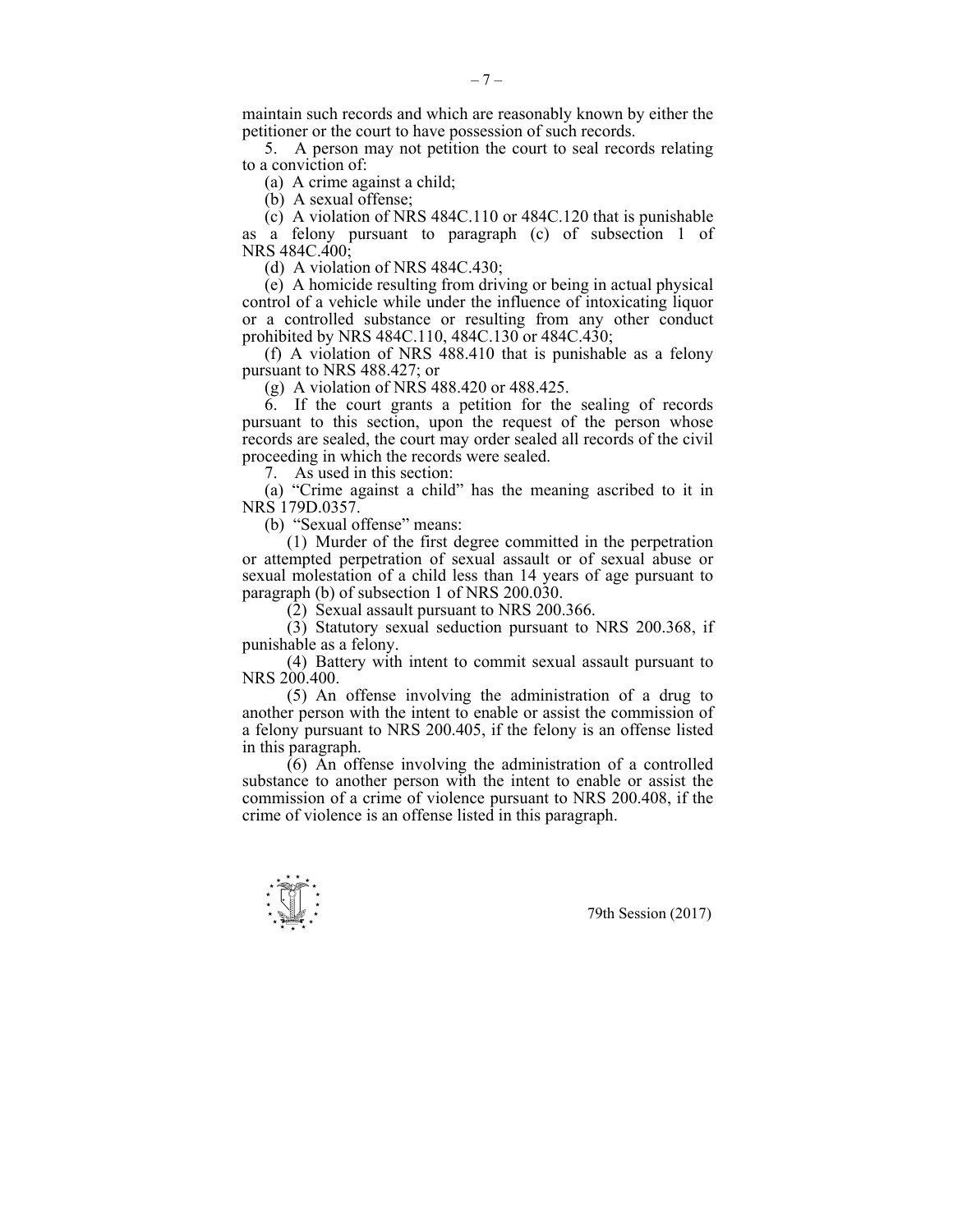(7) Abuse of a child pursuant to NRS 200.508, if the abuse involved sexual abuse or sexual exploitation.

 (8) An offense involving pornography and a minor pursuant to NRS 200.710 to 200.730, inclusive.

(9) Incest pursuant to NRS 201.180.

 (10) Open or gross lewdness pursuant to NRS 201.210, if punishable as a felony.

 (11) Indecent or obscene exposure pursuant to NRS 201.220, if punishable as a felony.

(12) Lewdness with a child pursuant to NRS 201.230.

 $(13)$  Sexual penetration of a dead human body pursuant to NRS 201.450.

 (14) Sexual conduct between certain employees of a school or volunteers at a school and a pupil pursuant to NRS 201.540.

 (15) Sexual conduct between certain employees of a college or university and a student pursuant to NRS 201.550.

 (16) Luring a child or a person with mental illness pursuant to NRS 201.560, if punishable as a felony.

 (17) An attempt to commit an offense listed in this paragraph.

 **Sec. 3.4.** NRS 179.275 is hereby amended to read as follows:

 179.275 Where the court orders the sealing of a record pursuant to NRS 176A.265, 176A.295, 179.245, 179.255, 179.259, *201.354,* 453.3365 or 458.330, a copy of the order must be sent to:

 1. The Central Repository for Nevada Records of Criminal History; and

 2. Each agency of criminal justice and each public or private company, agency, official or other custodian of records named in the order, and that person shall seal the records in his or her custody which relate to the matters contained in the order, shall advise the court of compliance and shall then seal the order.

 **Sec. 3.6.** NRS 179.285 is hereby amended to read as follows:

179.285 Except as otherwise provided in NRS 179.301:

 1. If the court orders a record sealed pursuant to NRS 176A.265, 176A.295, 179.245, 179.255, 179.259, *201.354,*  453.3365 or 458.330:

 (a) All proceedings recounted in the record are deemed never to have occurred, and the person to whom the order pertains may properly answer accordingly to any inquiry, including, without limitation, an inquiry relating to an application for employment, concerning the arrest, conviction, dismissal or acquittal and the events and proceedings relating to the arrest, conviction, dismissal or acquittal.

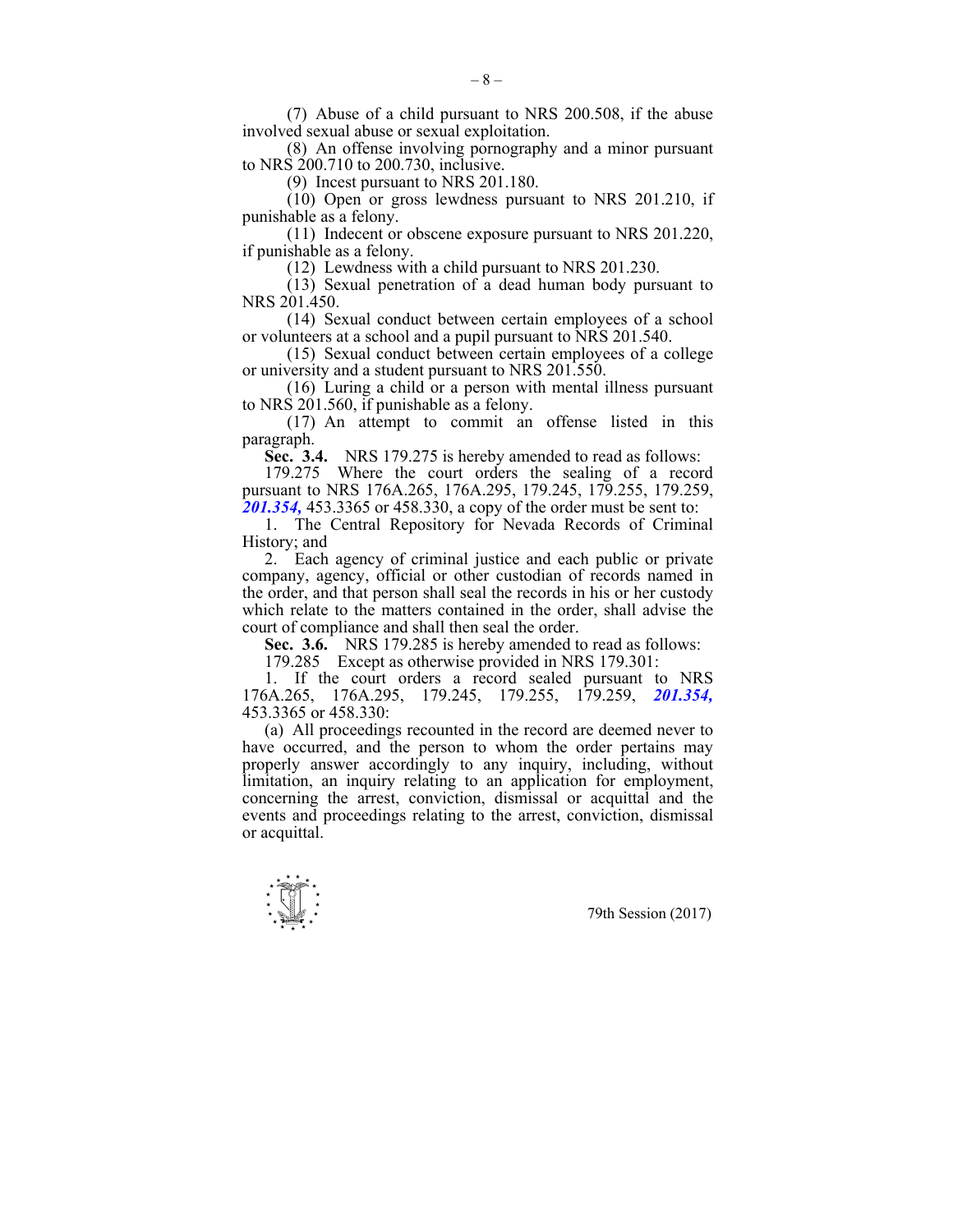(b) The person is immediately restored to the following civil rights if the person's civil rights previously have not been restored:

- (1) The right to vote;
- $(2)$  The right to hold office; and
- (3) The right to serve on a jury.

 2. Upon the sealing of the person's records, a person who is restored to his or her civil rights pursuant to subsection 1 must be given:

 (a) An official document which demonstrates that the person has been restored to the civil rights set forth in paragraph (b) of subsection 1; and

 (b) A written notice informing the person that he or she has not been restored to the right to bear arms, unless the person has received a pardon and the pardon does not restrict his or her right to bear arms.

 3. A person who has had his or her records sealed in this State or any other state and whose official documentation of the restoration of civil rights is lost, damaged or destroyed may file a written request with a court of competent jurisdiction to restore his or her civil rights pursuant to this section. Upon verification that the person has had his or her records sealed, the court shall issue an order restoring the person to the civil rights to vote, to hold office and to serve on a jury. A person must not be required to pay a fee to receive such an order.

 4. A person who has had his or her records sealed in this State or any other state may present official documentation that the person has been restored to his or her civil rights or a court order restoring civil rights as proof that the person has been restored to the right to vote, to hold office and to serve as a juror.

 **Sec. 3.8.** NRS 179.295 is hereby amended to read as follows:

 179.295 1. The person who is the subject of the records that are sealed pursuant to NRS 176A.265, 176A.295, 179.245, 179.255, 179.259, *201.354,* 453.3365 or 458.330 may petition the court that ordered the records sealed to permit inspection of the records by a person named in the petition, and the court may order such inspection. Except as otherwise provided in this section, subsection 8 of NRS 179.255 and NRS 179.259 and 179.301, the court may not order the inspection of the records under any other circumstances.

 2. If a person has been arrested, the charges have been dismissed and the records of the arrest have been sealed, the court may order the inspection of the records by a prosecuting attorney upon a showing that as a result of newly discovered evidence, the person has been arrested for the same or a similar offense and that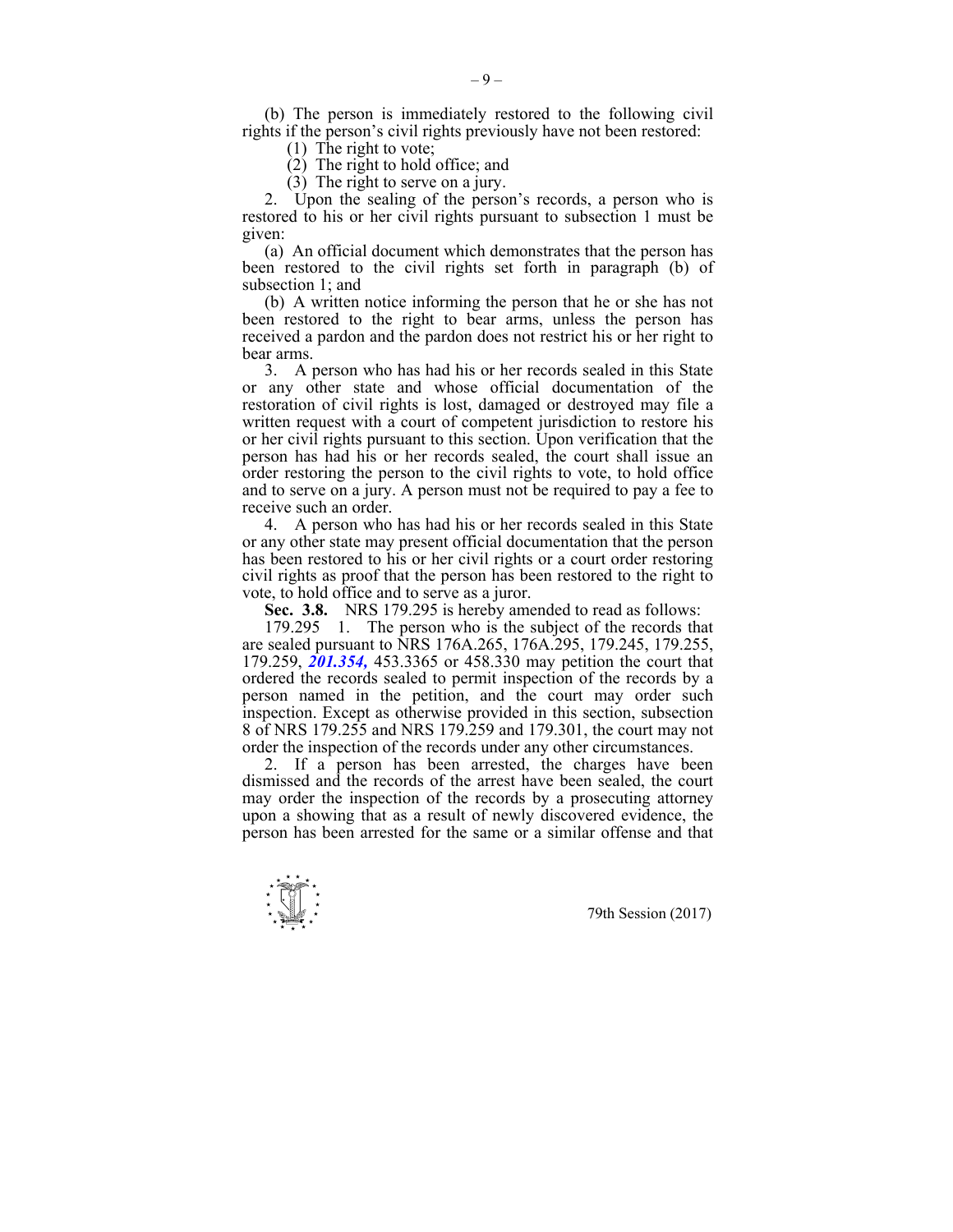there is sufficient evidence reasonably to conclude that the person will stand trial for the offense.

 3. The court may, upon the application of a prosecuting attorney or an attorney representing a defendant in a criminal action, order an inspection of such records for the purpose of obtaining information relating to persons who were involved in the incident recorded.

 4. This section does not prohibit a court from considering a conviction for which records have been sealed pursuant to NRS 176A.265, 176A.295, 179.245, 179.255, 179.259, 201.354, 453.3365 or 458.330 in determining whether to grant a petition pursuant to NRS 176A.265, 176A.295, 179.245, 179.255, 179.259, 453.3365 or 458.330 for a conviction of another offense.

 **Sec. 4.** NRS 201.354 is hereby amended to read as follows:

 201.354 1. It is unlawful for any person to engage in prostitution or solicitation therefor, except in a licensed house of prostitution.

 2. **[**Except as otherwise provided in subsection 3, a person**]** *A prostitute* who violates subsection 1 is guilty of a misdemeanor.

 3. *Except as otherwise provided in subsection 5, a customer who violates subsection 1:* 

 *(a) For a first offense, is guilty of a misdemeanor and shall be punished as provided in NRS 193.150, and by a fine of not less than \$400.* 

 *(b) For a second offense, is guilty of a gross misdemeanor and shall be punished as provided in NRS 193.140, and by a fine of not less than \$800.* 

 *(c) For a third or subsequent offense, is guilty of a gross misdemeanor and shall be punished as provided in NRS 193.140, and by a fine of not less than \$1,300.* 

 *4. In addition to any other penalty imposed, the court shall order a person who violates subsection 3 to pay a civil penalty of not less than \$200 per offense. The civil penalty must be paid to the district attorney or city attorney of the jurisdiction in which the violation occurred. If the civil penalty imposed pursuant to this subsection:* 

 *(a) Is not within the person's present ability to pay, in lieu of paying the penalty, the court may allow the person to perform community service for a reasonable number of hours, the value of which would be commensurate with the civil penalty.* 

 *(b) Is not entirely within the person's present ability to pay, in lieu of paying the entire civil penalty, the court may allow the person to perform community service for a reasonable number of* 

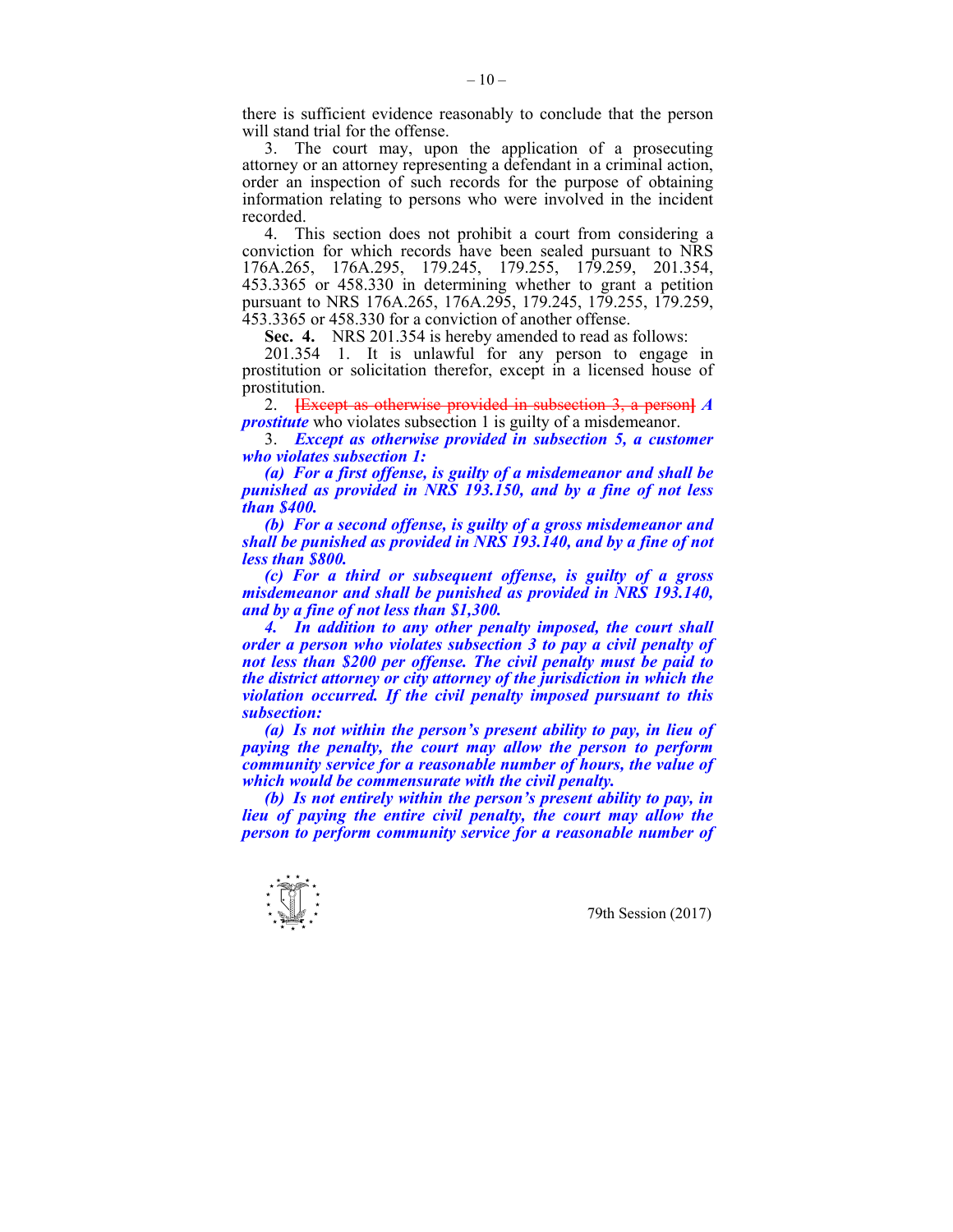*hours, the value of which would be commensurate with the amount of the reduction of the civil penalty.* 

**5.** A **{person}** *customer* who violates subsection 1 by soliciting a child for prostitution:

 (a) For a first offense, is guilty of a category E felony and shall be punished as provided in NRS 193.130, and by a fine of not more than \$5,000.

 (b) For a second offense, is guilty of a category D felony and shall be punished as provided in NRS 193.130.

 (c) For a third or subsequent offense, is guilty of a category C felony and shall be punished as provided in NRS 193.130. The court shall not grant probation to or suspend the sentence of a person punished pursuant to this paragraph.

 *6. Any civil penalty collected by a district attorney or city attorney pursuant to subsection 4 must be deposited in the county or city treasury, as applicable, to be used for:* 

 *(a) The enforcement of this section; and* 

 *(b) Programs of treatment for persons who solicit prostitution which are certified by the Division of Public and Behavioral Health of the Department of Health and Human Services.* 

<sup>¬</sup> *Not less than 50 percent of the money deposited in the county or city treasury, as applicable, pursuant to this subsection must be used for the enforcement of this section.* 

 *7. If a person who violates subsection 1 is ordered pursuant to NRS 4.373 or 5.055 to participate in a program for the treatment of persons who solicit prostitution, upon fulfillment of the terms and conditions of the program, the court may discharge the person and dismiss the proceedings against the person. If the court discharges the person and dismisses the proceedings against the person, a nonpublic record of the discharge and dismissal must be transmitted to and retained by the Division of Parole and Probation of the Department of Public Safety solely for the use of the courts in determining whether, in later proceedings, the person qualifies under this section for participation in a program of treatment for persons who solicit prostitution. Except as otherwise provided in this subsection, discharge and dismissal under this subsection is without adjudication of guilt and is not a conviction for purposes of employment, civil rights or any statute or regulation or license or questionnaire or for any other public or private purpose, but is a conviction for the purpose of additional penalties imposed for a second or subsequent conviction or the setting of bail. Discharge and dismissal restores the person discharged, in the contemplation of the law, to the status occupied*